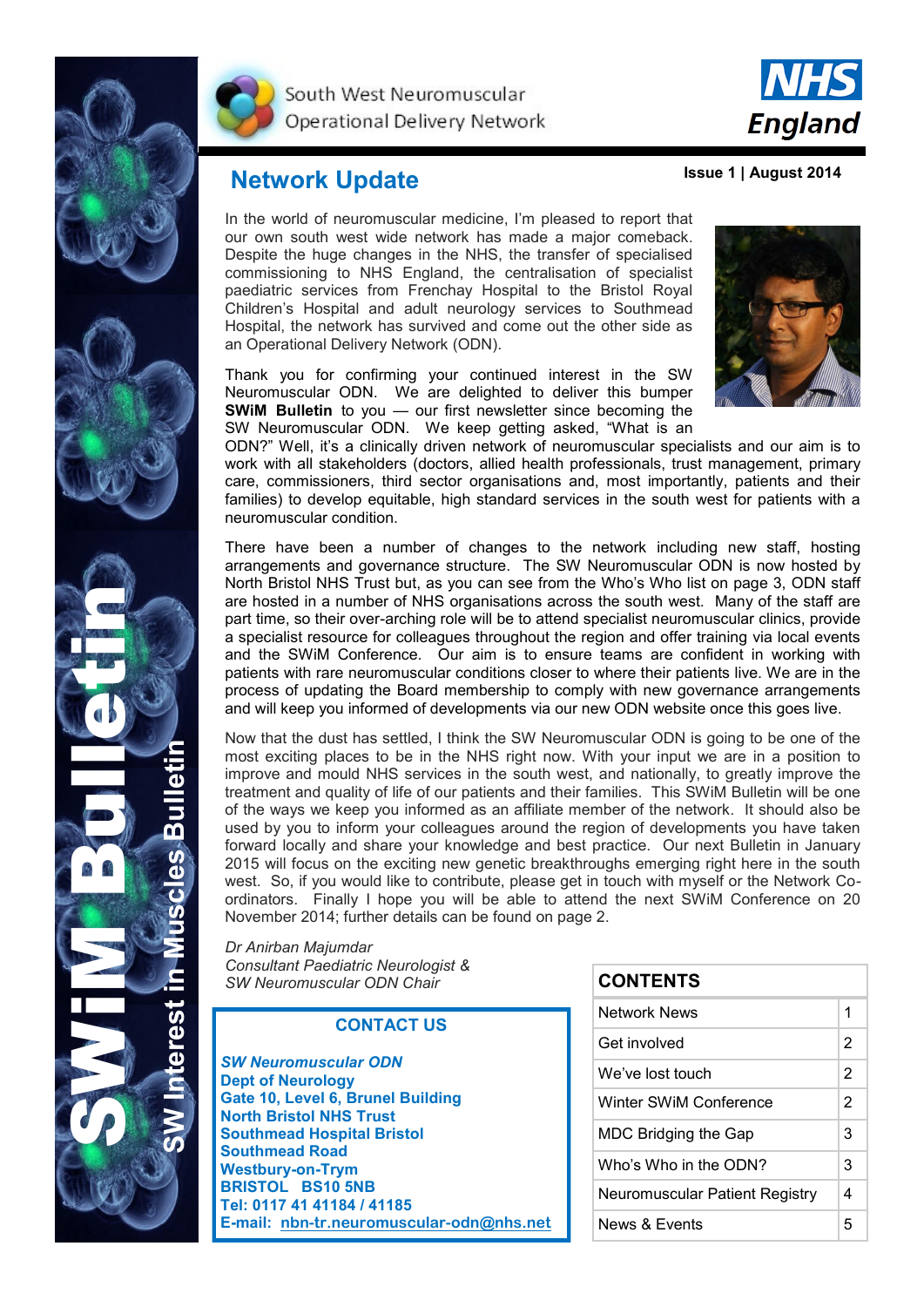### **Get Involved**

As the SW Neuromuscular ODN develops its governance structure and sets out its priorities, we would value input from our colleagues across the south west.



We will be developing patient care pathways for

neuromuscular patients which involve multiple specialist input. There is an urgent requirement for pathways involving the following specialties:

- Respiratory
- Cardiac
- **Gastroenterology**
- **Transition**

If you have a particular interest in this field of medicine, and see patients with a neuromuscular condition, we would really appreciate you getting involved with the network. We will be developing specific patient pathway working groups, and if you would like to contribute to these and help shape and improve services across the south west, and possibly nationally, please contact the Network to register your interest.

## **We've lost touch**

Unfortunately, due to changes with the Network and the overall NHS restructuring, many health and social care professionals have moved organisation and the Network has lost touch with them.

If you have a colleague who may benefit from being an affiliate member of the SW Neuromuscular ODN we would be very grateful if you could forward our Network Leaflet accompanying this Bulletin to them.



Any health or social care professional who has an interest in, or is delivering services for, people with neuromuscular conditions should be encouraged to become an affiliate member of the Network to ensure they are kept updated and have access to our specialist resources.

# **Winter South West Interest in Muscles (SWiM) Conference Thursday 20 November 2014 @ Taunton Racecourse**

We are pleased to announce the date of the Winter SWiM Conference to be held on 20 November 2014 in Taunton.

The final programme will be published in August along with registration details. However, here is a summary of the programme, which we hope will convince you to attend! Based on past feedback for this FREE conference, it is not only a great opportunity to improve your knowledge about rare neuromuscular conditions, it also provides a great opportunity to network with your colleagues from a variety of specialist teams across the south west.



The morning session will focus on psychosocial aspects of living with muscle disease, including specific talks on quality of life from Dr Michael Rose

(Consultant Neurologist, King's College London) and Mr David Abbot (Reader in Social Policy, Norah Fry Research Centre, University of Bristol) on research looking at the experiences of young men with Duchenne Muscular Dystrophy. There will also be an interactive workshop looking at how we can support young people to be ready for the transition to adult health services.

The afternoon session will focus on genetics and genetic treatments that are about to come on line and potentially revolutionise our care. Dr Andrew Norman (Consultant Geneticist, Bristol Royal Children's Hospital) will be talking about genetic treatments and Dr Antoniadi will be talking about new genetic technology. We will end the day with a panel discussion with the speakers about the impact of genetic discoveries and new technologies on neuromuscular patients followed by an open question and answer session.

Please keep your eyes open for the Programme and Registration Form in August and let your colleagues know to register their e-mail address with the Network if you think they would be interested in attending.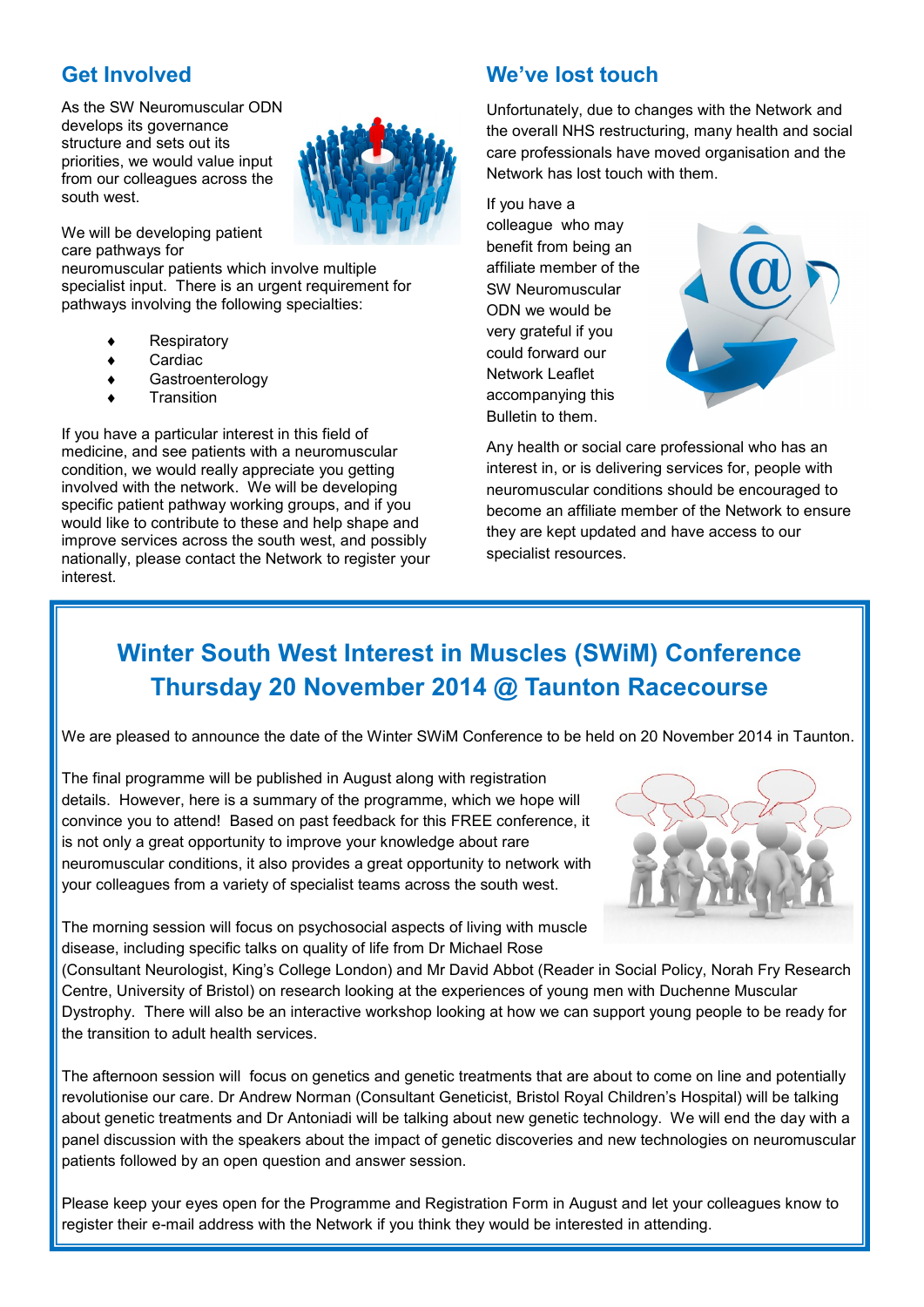### **Muscular Dystrophy Campaign**

The Muscular Dystrophy Campaign (MDC) was awarded half a million pounds from the Department of Health in July 2013 for their ["Bridging the Gap"](http://www.muscular-dystrophy.org/get_involved/campaigns/campaign_news/6463_bridging_the_gap_department_of_health_to_fund_new_neuromuscular_project) Project. We are pleased to report that the SW Neuromuscular ODN will be collaborating with the MDC to deliver their national programme in the South West. We have agreed to have a SW Bridging the Gap Working Group that will link into the SW Neuromuscular ODN



Board. The working group will consist of network clinicians, physiotherapists, GPs, commissioners, patient representatives and a member of the MDC. The MDC has set up a number of Neuromuscular Forums across England and Wales to deliver their national project of:

- On-line map of neuromuscular services
- GP e-learning module developed with the Royal College of General Practice
- Emergency Care Plans to help reduce admissions but also to provide condition specific alert cards to help professionals when patients with rare conditions come in through Casualty.
- Up-skilling events for healthcare staff around the region
- Developing Standards of Care and NICE Guidelines.

#### *Paediatric Neurologists Adult Neurologists* Dr Anirban Majumdar Bristol Royal Children's Hospital Dr Andria Merrison Southmead Hospital Bristol Dr Kayal Vijayakumar Bristol Royal Children's Hospital Dr Liz Househam Derriford Hospital Plymouth *Paediatric Physiotherapists Adult Physiotherapists* Bev Toms Bristol Royal Children's Hospital Nicola Doran Southmead Hospital Bristol Claire Eddy Royal Cornwall Hospital Vicky Farrell (*nee* Flanagan) Peninsula Community Health, Cornwall Claire Frimpong-Ansah Plymouth Child Development Centre Geraldine Goldsmith (*nee* Lavallee) Mardon Neuro-Rehab Centre, Exeter *Neuromuscular Advisors Ages and Areas covered* Elaine Burrows Southmead Hospital Bristol Children & Adults: Glos, BANES, Swindon & Wilts. Adults: S Glos Ann Morgan Southmead Hospital Bristol Children & Adults: Bristol, N Somerset & Somerset. Children: S Glos Vacant Post 1 Derriford Hospital Plymouth Children & Adults: Devon Vacant Post 2 Derriford Hospital Plymouth Children & Adults: Cornwall *Neuromuscular Specialist Clinical Psychologists*  Dr Sadie Thomas-Unsworth Southmead Hospital Bristol Dr Craig Newman Derriford Hospital Plymouth *SW Neuromuscular ODN Co-ordinators*  Sharon Standen Southmead Hospital Bristol Tel: 0117 41 41184 E-mail: Sharon.Standen@nbt.nhs.uk Jane Kinney Southmead Hospital Bristol Tel: 0117 41 41185 E-mail: Jane.Kinney@nbt.nhs.uk

### **Who's Who in the SW Neuromuscular ODN?**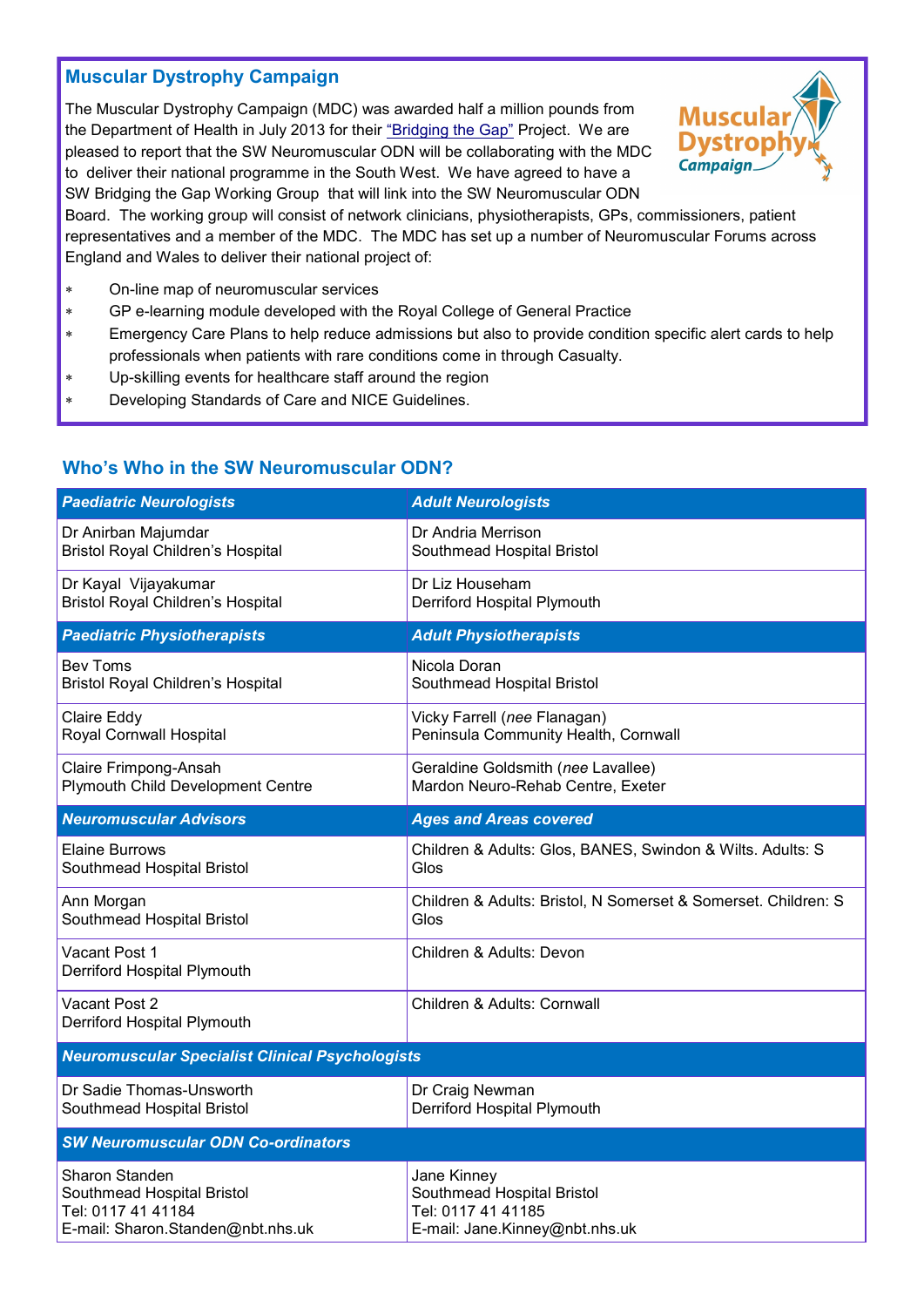## **SW Neuromuscular ODN Patient Registry— Please tell your patients about us!**

Below is a breakdown of the patients currently known to the Network. Unfortunately, this represents only about a 1/3 of what we would expect in the south west. We would appreciate it if you could inform your neuromuscular patients about the SW Neuromuscular ODN and encourage them to register their details with us so they can take advantage of our services. Our specialist Neuromuscular Advisors can support your patients throughout their lives, from diagnosis to end of life care, and guide them through the maze of local government and NHS services. The Network also organises a number of patient and public involvement (PPI) events across the south west. These events bring together patients and families for peer support, socialising and education.

For the Network to plan and influence service improvement across the south west we need to know the neuromuscular population. So please let your patients know about us and refer to our Advisors for extra support.